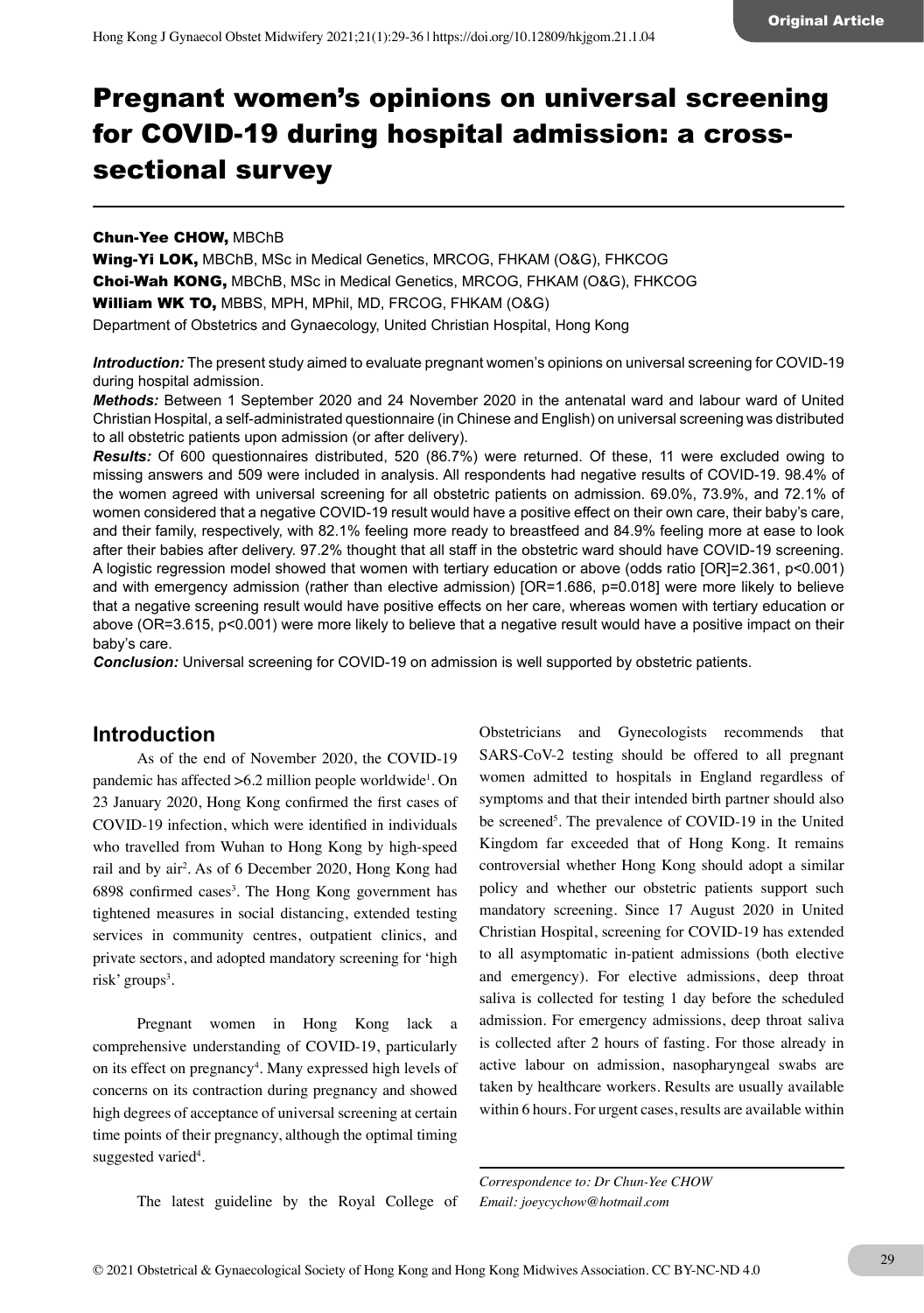2 hours, using the GeneXpert, a cartridge-based nucleic acid amplification test. This study aimed to explore pregnant women's view on universal screening of COVID-19 during hospital admission.

## **Methods**

This survey study was approved by the Kowloon Central / Kowloon East Cluster Research Ethics Committee (reference: KCC/KEC-2020-0300). Participants were informed the details of the study; anonymity was ensured. Women who were aged <18 years, cognitively impaired, or not able to understand Chinese/English were excluded. Between 1 September 2020 and 24 November 2020 in the antenatal ward and labour ward of United Christian Hospital, a self-administrated questionnaire (in Chinese and English) on universal screening was distributed to

all obstetric patients upon admission (or after delivery). The questionnaire comprised seven questions on patient demographics and 15 questions on universal screening for COVID-19 during hospital admission.

The sample size was estimated to be 390 assuming that 50% of them would accept universal screening and a random error of up to 5% with 95% confidence level. Assuming the response rate to be 80%, distribution of 500 questionnaires was sufficient. Comparisons were made using the Chi-squared test or Fisher's exact test. A multivariable logistic regression analysis model was constructed to identify clinical covariates associated with pregnant women's acceptance of mandatory universal screening of COVID-19. A p value of <0.05 was considered statistically significant.

#### **Table 1. Characteristic of respondents**

|                        | No $(\%)$ of<br>respondents | No. $(\%)$ of respondents<br>agreeing that universal<br>screening has positive<br>effects on their care |            | p Value | No. $(\%)$ of respondents<br>agreeing that universal<br>screening has positive<br>effects on their baby's care |            | p Value |
|------------------------|-----------------------------|---------------------------------------------------------------------------------------------------------|------------|---------|----------------------------------------------------------------------------------------------------------------|------------|---------|
| Maternal age, y        |                             |                                                                                                         |            | 0.705   |                                                                                                                |            | 0.678   |
| $<$ 35                 | 368 (72.3)                  |                                                                                                         | 252 (71.8) |         |                                                                                                                | 270 (71.8) |         |
| $\geq 35$              | 141(27.7)                   |                                                                                                         | 99 (28.2)  |         |                                                                                                                | 106(28.2)  |         |
| Parity                 |                             |                                                                                                         |            | 0.142   |                                                                                                                |            | 0.214   |
| $\mathbf{0}$           | 234 (46.0)                  |                                                                                                         | 169(48.1)  |         |                                                                                                                | 179 (47.6) |         |
| $\geq$ 1               | 275 (54.0)                  | 182 (51.9)                                                                                              |            |         | 197 (52.4)                                                                                                     |            |         |
| Ethnicity              |                             |                                                                                                         |            | 0.959   |                                                                                                                |            | 0.460   |
| Chinese                | 474 (93.1)                  | 327 (93.2)                                                                                              |            |         | 352 (93.6)                                                                                                     |            |         |
| Non-Chinese            | 35(6.9)                     | 24(6.8)                                                                                                 |            |         | 24(6.4)                                                                                                        |            |         |
| <b>Education</b> level |                             |                                                                                                         |            | < 0.001 |                                                                                                                |            | < 0.001 |
| Non-tertiary           | 294 (57.8)                  | 181 (51.6)                                                                                              |            |         | 189 (50.3)                                                                                                     |            |         |
| Tertiary or above      | 215 (42.2)                  | 170 (48.4)                                                                                              |            |         | 187 (49.7)                                                                                                     |            |         |
| Family monthly income  |                             |                                                                                                         |            | 0.220   |                                                                                                                |            | 0.027   |
| $<$ \$20 000           | 192(37.7)                   |                                                                                                         |            |         |                                                                                                                |            |         |
| \$20 001 to \$40 000   | 210 (41.3)                  | $<$ \$40 000                                                                                            | 272 (77.5) |         | $<$ \$40 000                                                                                                   | 288 (76.6) |         |
| \$40 001 to \$60 000   | 72(14.1)                    | $\geq$ \$40 000                                                                                         | 79 (22.5)  |         | $\geq$ \$40 000                                                                                                | 88 (23.4)  |         |
| > \$60 000             | 35(6.9)                     |                                                                                                         |            |         |                                                                                                                |            |         |
| Gestation, weeks       |                             |                                                                                                         |            | 0.471   |                                                                                                                |            | 0.373   |
| 24-27                  | 64(12.6)                    |                                                                                                         |            |         |                                                                                                                |            |         |
| 28-31                  | 42(8.3)                     |                                                                                                         |            |         |                                                                                                                |            |         |
| 32-36                  | 63(12.4)                    | $<$ 37                                                                                                  | 113 (32.2) |         | $<$ 37                                                                                                         | 129(34.3)  |         |
| $\geq$ 37              | 340 (66.8)                  | $\geq$ 37                                                                                               | 238 (67.8) |         | $\geq$ 37                                                                                                      | 247 (65.7) |         |
| Admission type         |                             |                                                                                                         |            | 0.015   |                                                                                                                |            | 0.500   |
| Emergency              | 386 (75.8)                  | 277 (78.9)                                                                                              |            |         | 288 (76.6)                                                                                                     |            |         |
| Elective               | 123 (24.2)                  | 74 (21.1)                                                                                               |            |         | 88 (23.4)                                                                                                      |            |         |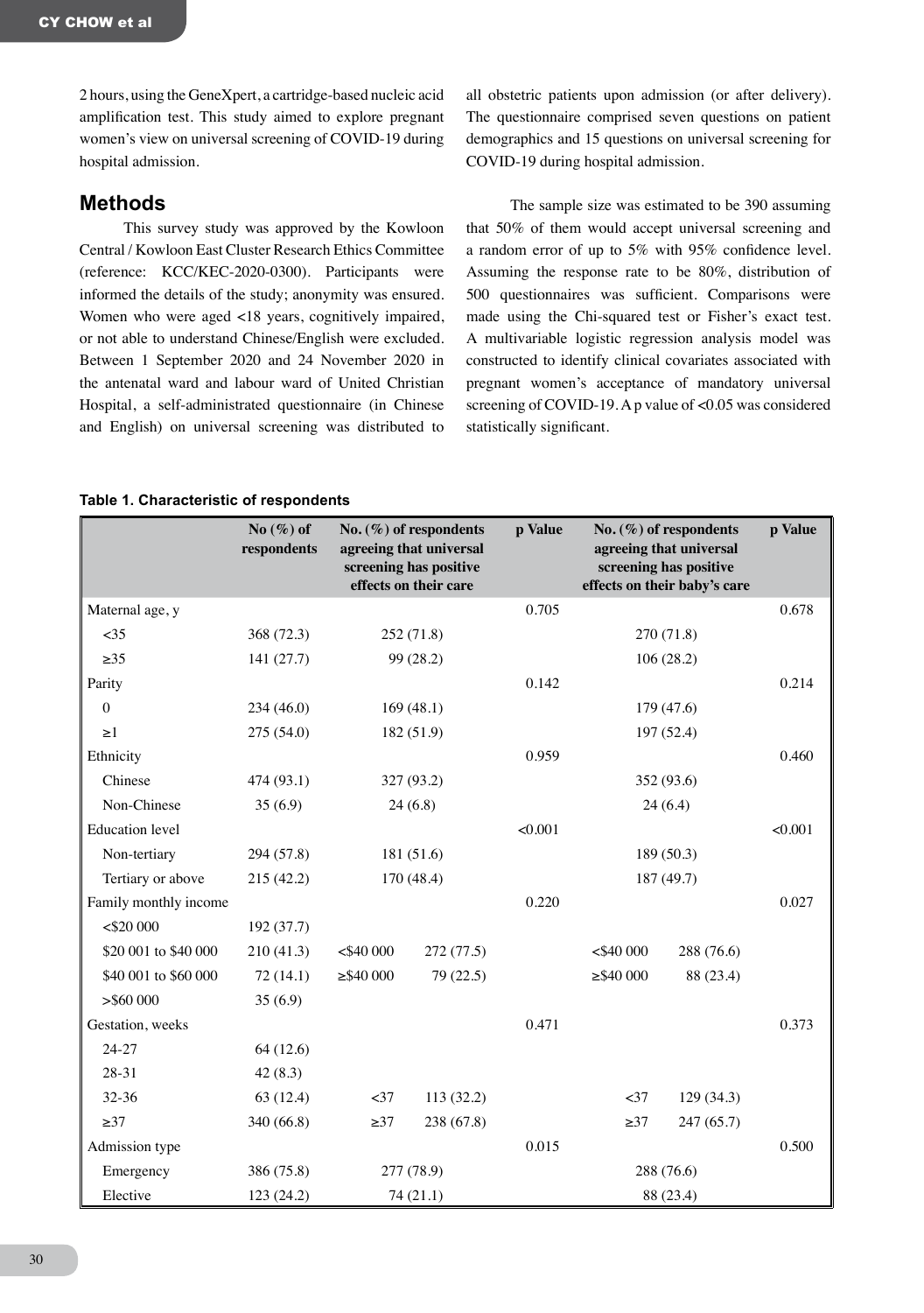## **Results**

Of 600 questionnaires distributed, 520 (86.7%) were returned. Of these, 11 were excluded owing to missing answers and 509 were included in analysis. All respondents had negative results of COVID-19. 27.7% were of advanced maternal age ( $\geq$ 35 years) and 46.0% were nulliparous. 42.2% had education level of tertiary or above. 21% had family income of ≥\$40000 per month. 66.8% were at term gestations ( $\geq$ 37 weeks) and 75.8% were emergency admissions (Table 1).

Of 509 women, 501 (98.4%) submitted deep throat saliva specimens and eight (1.6%) submitted nasopharyngeal swab specimens. More women felt that nasopharyngeal swab was uncomfortable (4.4% vs 37.5%, p=0.005) but considered that both sampling methods were convenient and acceptable (Table 2).

98.4% of the women agreed with universal screening for all obstetric patients on admission. 85.9% felt relieved if all patients in the ward had been screened for COVID-19. 85.1% considered that the test should not be allowed to opt out. 69.0%, 73.9%, and 72.1% of women considered that a negative COVID-19 result would have a positive effect on their own care, their baby's care, and their family, respectively, with 82.1% feeling more ready to breastfeed and 84.9% feeling more at ease to look after their babies after delivery. 97.2% thought that all staff in the obstetric ward should have COVID-19 screening (Table 3).

More women who considered that a negative COVID-19 test would have positive effects on their own care had tertiary education or above (79.1% vs 61.6%,  $p<0.001$ ) and emergency admission (71.8% vs 60.2%, p=0.015) [Table 1]. More women who considered that a negative COVID-19 test would have positive effects on their baby's care had tertiary education or above (87.0% vs 64.3%, p<0.001) and family monthly income of  $\geq$ \$40000 (82.2% vs 71.6%, p=0.027) [Table 1]. In a binary logistic regression analysis, education level and the type of admission remained significant factors (Table 4).

## **Discussion**

To control the outbreak, public compliance in precautionary behaviours is equally important to rapid and accurate diagnostic testing for COVID-196 . The preferred initial diagnostic test for COVID-19 is to detect SARS-CoV-2 RNA using the reverse-transcriptase polymerase chain reaction assay, from upper respiratory tract specimens<sup>7</sup>, which include nasopharyngeal or oropharyngeal specimens, nasal swab specimens from both anterior nares, nasal midturbinate swab, nasopharyngeal wash / aspirate specimen, and saliva specimen. These specimens are usually collected by trained healthcare professionals, except for saliva specimens, which can be collected by the person at home or being supervised at the testing site<sup>7</sup>.

In early September 2020, the Hong Kong government conducted a voluntary community screening programme and obtained nearly 1.8 million specimens. The programme identified 32 new confirmed cases, among which 13 were asymptomatic and 20 were local cases with unknown source of infection<sup>8</sup>. Since August 2020, the Hospital Authority has extended screening for COVID-19 to all asymptomatic in-patients and patients attending day services. The use of deep throat saliva specimens waives the need for healthcare workers to collect the specimen and thus reduces the use of personal protective equipment. Most respondents considered this method more acceptable and convenient than nasal and pharyngeal swabs. Saliva samples have a greater sensitivity for detecting early infection or screening asymptomatic patients, and results are more consistent throughout the course of infection<sup>9</sup>. Moreover, collection of nasopharyngeal swabs may cause discomfort to patients and increase exposure risks for healthcare workers<sup>9</sup>.

Although there is no evidence that pregnant women are more susceptible of contracting COVID-19 than the general population, as in the SARS epidemic in 200310, there is increased anxiety among pregnant women about their own health, their partner's health, and their child's health, as well as pregnancy outcomes $11$ . There is no concrete

|  |  |  |  | Table 2. Opinions on sampling methods for COVID-19 screening |  |
|--|--|--|--|--------------------------------------------------------------|--|
|--|--|--|--|--------------------------------------------------------------|--|

| <b>Ouestion</b>                             | <b>Patients submitting deep</b><br>throat saliva $(n=501)$ | <b>Patients submitting</b><br>nasopharyngeal swab (n=8) | p Value |
|---------------------------------------------|------------------------------------------------------------|---------------------------------------------------------|---------|
| The screening method is convenient          | 484 (96.6)                                                 | 8(100.0)                                                | 1.000   |
| The screening method is uncomfortable       | 22(4.4)                                                    | 3(37.5)                                                 | 0.005   |
| The screening method is acceptable          | 496 (99.0)                                                 | 7(87.5)                                                 | 0.091   |
| Want to choose alternative screening method | 85 (17.0)                                                  | 3(37.5)                                                 | 0.145   |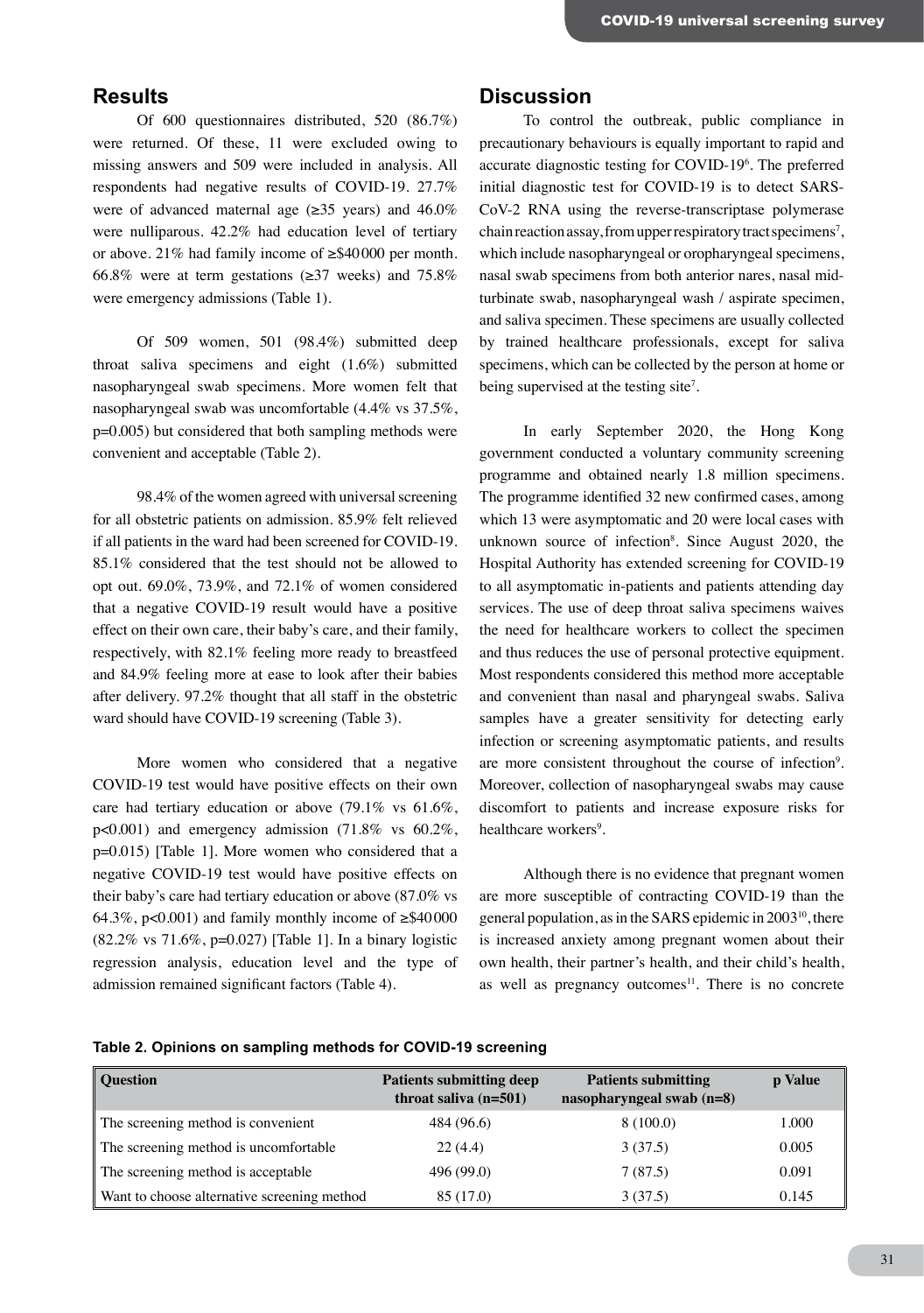#### **Table 3. Opinions on universal screening during hospital admission**

| <b>Ouestion</b>                                            | $No. (\%) of$ |
|------------------------------------------------------------|---------------|
|                                                            | respondents   |
| Agree with universal screening                             |               |
| Yes                                                        | 501 (98.4)    |
| No                                                         | 8(1.6)        |
| Felt relieved if all the patients in the ward              |               |
| have been screened for COVID-19                            |               |
| Yes                                                        | 437 (85.9)    |
| No                                                         | 38(7.5)       |
| No difference                                              | 34(6.7)       |
| Agree that patients should be allowed to opt               |               |
| out the COVID-19 screening<br>Yes                          |               |
| No                                                         | 76 (14.9)     |
| Think that a negative COVID-19 result has a                | 433 (85.1)    |
| positive effect on her care                                |               |
| Yes                                                        | 351 (69.0)    |
| Nο                                                         | 83 (16.3)     |
| No difference                                              | 75(14.7)      |
| Think that a negative COVID-19 result will                 |               |
| have a positive effect on her baby's care                  |               |
| Yes                                                        | 376 (73.9)    |
| No                                                         | 76 (14.9)     |
| No difference                                              | 57(11.2)      |
| Think that a negative COVID-19 result has a                |               |
| positive effect on her family                              |               |
| Yes                                                        | 367 (72.1)    |
| No                                                         | 77(15.1)      |
| No difference                                              | 65(12.8)      |
| Think that a negative COVID-19 result will                 |               |
| make her more ready to breastfeed after                    |               |
| delivery                                                   |               |
| Yes                                                        | 418 (82.1)    |
| No                                                         | 33(6.5)       |
| No difference                                              | 58 (11.4)     |
| Think that a negative COVID-19 result will                 |               |
| make her more at ease to look after the baby               |               |
| after delivery                                             |               |
| Yes                                                        | 432 (84.9)    |
| Nο                                                         | 26(5.1)       |
| No difference                                              | 51(10.0)      |
| Think that all the hospital staff in obstetric             |               |
| ward should have covid-19 screening                        |               |
| Yes                                                        | 495 (97.2)    |
| N <sub>0</sub>                                             | 14(2.8)       |
| When should the COVID-19 screening for                     |               |
| obstetric patients on admission be discontinued            |               |
| When there are no more new cases                           | 195 (38.3)    |
| worldwide                                                  |               |
| When there are no more new cases in Hong                   | 135(26.5)     |
| Kong                                                       |               |
| When the number of new cases in Hong                       | 29(5.7)       |
| Kong are fewer than a certain number per                   |               |
| day such as 50<br>When vaccines for COVID-19 are available |               |
|                                                            | 150(29.5)     |

evidence of vertical transmission of COVID-19 through breastfeeding<sup>12</sup>. Breastfeeding and skin-to-skin contact should continue during the COVID-19 pandemic after weighing potential benefits of breastfeeding and potential risks of pathogen transmission during breastfeeding<sup>12-14</sup>. Among Hong Kong pregnant women, up to 11.6% opted not to breastfeed because they believed that breastmilk could be a vehicle for COVID-19 transmission even if they were asymptomatic<sup>4</sup>. In our cohort, over 80% of women felt more reassured in breastfeeding and taking care of the baby when the screening test result was negative. Therefore, universal screening may help to relieve psychological stress of women and may be a useful tool in promoting breastfeeding during the pandemic.

In our study, education level was a significant factor affecting women's views on universal screening. A higher proportion of women with tertiary education believed that a negative screening result would have positive effects on their own and their baby's care. In contrast, our earlier study showed that pregnant women who opted out of universal screening during the antenatal course tended to have higher family monthly income  $(\geq$ \$40000) or higher intention to deliver in private hospitals<sup>4</sup>. Therefore, the acceptance of universal screening was significantly higher in the present cohort. With repeated waves of COVID-19, the acceptance of universal screening is expected to increase.

Nearly all respondents agreed that hospital staff should be screened, which so far was not yet a policy adopted in the Hospital Authority hospitals. In a systemic review and meta-analysis of the prevalence of SARS-CoV-2 infection among healthcare workers globally, 11% healthcare workers were tested positive, with 7% being positive for the presence of antibodies and as high as 40% were asymptomatic at time of diagnosis, with nurses (48%) followed by physicians (25%) being the most frequently affected<sup>14</sup>. Because a significant portion of healthcare workers who test positive are asymptomatic, policymakers and hospital administrators should formulate plans to screen healthcare workers regularly, in order to minimise transmission risks and to meet the expectations of patients.

In our survey, 38% and 26% of respondents chose to stop screening when no new case is confirmed worldwide and in Hong Kong, respectively. Nearly 30% believed screening can be stopped when vaccines for COVID-19 are available, and 5.7% believed screening can be discontinued when the number of confirmed cases in Hong Kong drops to a certain number. Nonetheless, there is still a need to continue universal screening for all patients. The policy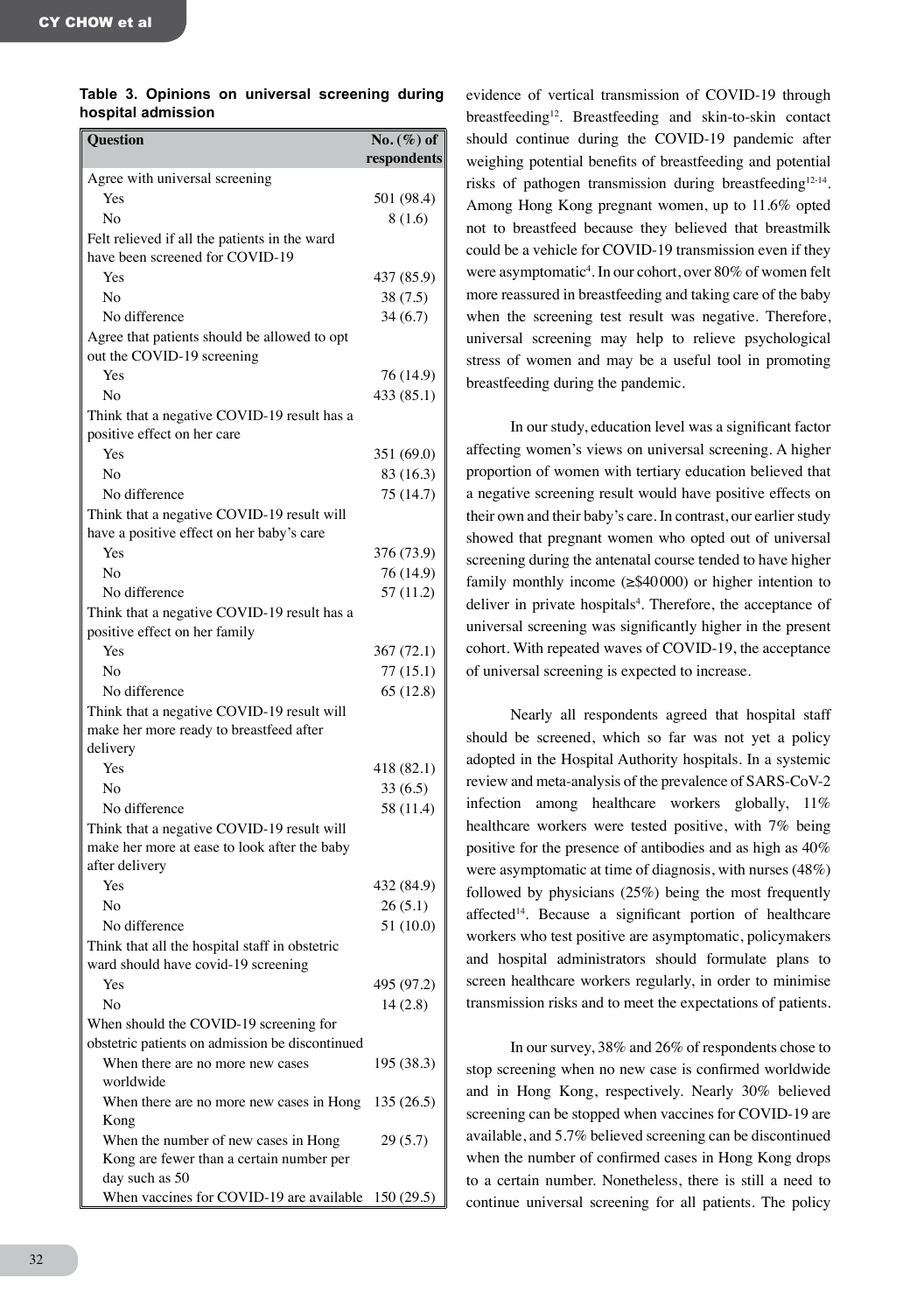| <b>Factors</b>                                                                      | B     | <b>SE</b> | Wald   | p Value | Odds ratio (95%)<br>confidence interval) |
|-------------------------------------------------------------------------------------|-------|-----------|--------|---------|------------------------------------------|
| Believed that a negative COVID-19 result<br>has positive effects on her care        |       |           |        |         |                                          |
| Tertiary education                                                                  | 0.859 | 0.207     | 17.181 | <0.001  | 2.361 (1.573-3.544)                      |
| Emergency admission                                                                 | 0.522 | 0.220     | 5.671  | 0.018   | 1.686 (1.095-2.597)                      |
| Believed that a negative COVID-19 result<br>has positive effects on her baby's care |       |           |        |         |                                          |
| Tertiary education                                                                  | 1.285 | 0.250     | 26.517 | <0.001  | 3.615 (2.217-5.897)                      |
| Family monthly income $\geq$ \$40000                                                | 0.095 | 0.300     | 0.099  | 0.752   | $1.099(0.610-1.981)$                     |

#### **Table 4. Factors affecting opinions on universal screening**

should be regularly reviewed with respect to the incidence of COVID-19 infections and the cost-effectiveness of screening.

There are limitations to this study. The questionnaires were collected between the third and fourth wave of COVID-19 outbreak in Hong Kong. Results drawn from this survey reflect only the women's views at a certain point of time and may not be generalised to other populations or other time periods.

#### **Conclusions**

Universal screening for COVID-19 on admission to hospital is supported by obstetric patients, with deep throat saliva being the preferred method. Patients with higher education levels are more likely to believe that a negative screening result will have positive effects on their care and their babies' care, and are more relieved and reassured to breastfeed and to take care of their babies. Efforts should be made to promote COVID-19 screening for all women during antenatal care before admission and delivery.

## **Acknowledgements**

We express our heartfelt thanks to all the antenatal and labour ward staff in the United Christian Hospital for their help of distributing and collecting the questionnaires.

## **Declaration**

All authors have no conflicts of interest to disclose. As editors of the journal, CW Kong and WWK To were not involved in the peer-review process of this article.

## **Funding/support**

This research received no specific grant from any funding agency in the public, commercial, or not-for-profit sectors.

## **Ethics approval**

Ethics approval was obtained from the Kowloon Central/Kowloon East Research Ethics Committees (Ref: KC/KE-20-0275/ER-1).

## **Author contributions**

All authors had full access to the data, contributed to the study, approved the final version for publication, and take responsibility for its accuracy and integrity. Concept or design of the study: Chow CY, Kong CW Acquisition of data: Chow CY, Lok WY, Kong CW Analysis or interpretation of data: All authors Drafting of the manuscript: Chow CY, Kong CW, To WWK Critical revision for important intellectual content: All authors

## **References**

- 1. South China Morning Post. 2020. Coronavirus: The Disease Covid-19 Explained. Available at: https://multimedia.scmp. com/infographics/news/china/article/3047038/wuhan-virus/ index.html
- 2. South China Morning Post. 2020. Coronavirus: Community Outbreak in Hong Kong. Available at: https://multimedia. scmp.com/infographics/news/hong-kong/article/3050053/

hong-kong-coronavirus-infected-cases/index.html

- 3. Coronavirus.gov.hk. 2020. COVID-19 Thematic Website, Together, We Fight The Virus, Home. Available at: https:// www.coronavirus.gov.hk/eng/index.html
- 4. Lok W, Chow C, Kong C, To W. A cross-sectional survey on opinion of pregnant women towards universal screening for COVID-19 in relation to their knowledge, attitudes and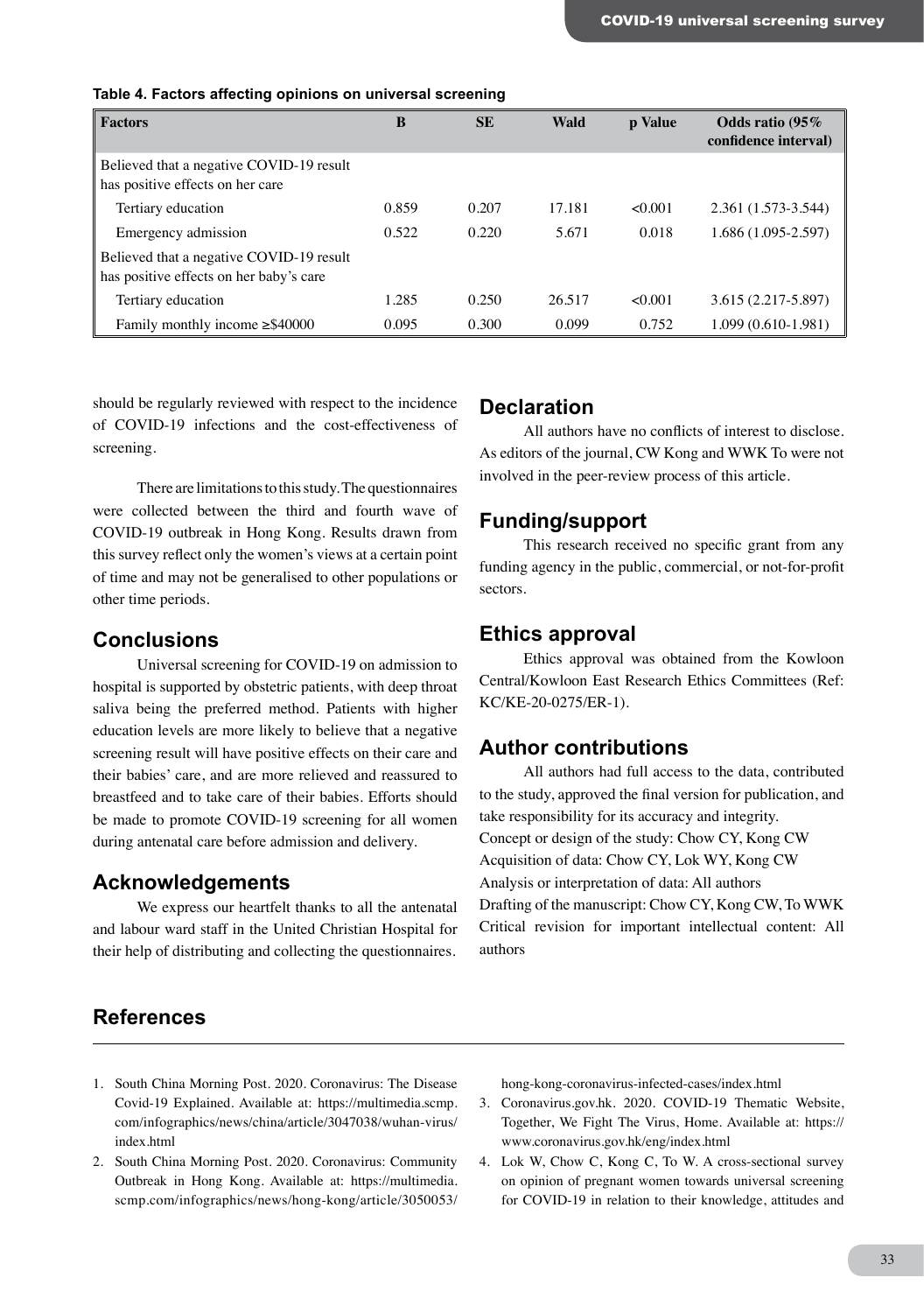behaviors [in press]. Hong Kong Med J 2021.

- 5. Royal College of Obstetrics and Gynaecology. Principles for the Testing and Triage of Women Seeking Maternity Care in Hospital Settings, During the COVID-19 Pandemic. 2nd ed. Available at: https://www.rcog.org.uk/globalassets/ documents/guidelines/2020-08-10-principles-for-the-testingand-triage-of-women-seeking-maternity-care-in-hospitalsettings-during-the-covid-19-pandemic.pdf
- 6. Kwok KO, Li KK, Chan HHH, et al. Community responses during early phase of COVID-19 epidemic, Hong Kong. Emerg Infect Dis 2020;26:1575-9. **[Crossref](https://doi.org/10.3201/eid2607.200500)**
- 7. Centers for Disease Control and Prevention. Interim Guidelines for Collecting, Handling, and Testing Clinical Specimens From Persons for Coronavirus Disease 2019 (COVID-19). Available at: https://www.cdc.gov/coronavirus/2019-nCoV/ lab/guidelines-clinical-specimens.html
- 8. Summary of Results of the Universal Community Testing Programme. Available at: https://www.info.gov.hk/gia/ general/202009/15/P2020091500931.htm
- 9. Wyllie AL, Fournier J, Casanovas-Massana A, et al. Saliva or nasopharyngeal swab specimens for detection of SARS-

CoV-2. N Engl J Med 2020;383:1283-6. **[Crossref](https://doi.org/10.1056/NEJMc2016359)**

- 10. Wong SF, Chow KM, Leung TN, et al. Pregnancy and perinatal outcomes of women with severe acute respiratory syndrome. Am J Obstet Gynecol 2004;191:292-7. **[Crossref](https://doi.org/10.1016/j.ajog.2003.11.019)**
- 11. Naurin E, Markstedt E, Stolle D, et al. Pregnant under the pressure of a pandemic: a large-scale longitudinal survey before and during the COVID-19 outbreak [Epub ahead of print]. Eur J Public Health 2020:ckaa223 crossref
- 12. World Health Organization. Breastfeeding and COVID-19. Available at: https://www.who.int/news-room/commentaries/ detail/breastfeeding-and-covid-19. Accessed 6 December 2020.
- 13. Lubbe W, Botha E, Niela-Vilen H, Reimers P. Breastfeeding during the COVID-19 pandemic - a literature review for clinical practice. Int Breastfeed J 2020;15:82. **[Crossref](https://doi.org/10.1186/s13006-020-00319-3)**
- 14. Cheema R, Partridge E, Kair LR, et al. Protecting breastfeeding during the COVID-19 pandemic [Epub ahead of print]. Am J Perinatol 2020. **[Crossref](https://doi.org/10.1055/s-0040-1714277)**
- 15. Gómez-Ochoa SA, Franco OH, Rojas LZ, et al. COVID-19 in health-care workers: a living systematic review and metaanalysis of prevalence, risk factors, clinical characteristics, and outcomes. Am J Epidemiol 2021;190:161-75. **[Crossref](https://doi.org/10.1093/aje/kwaa191)**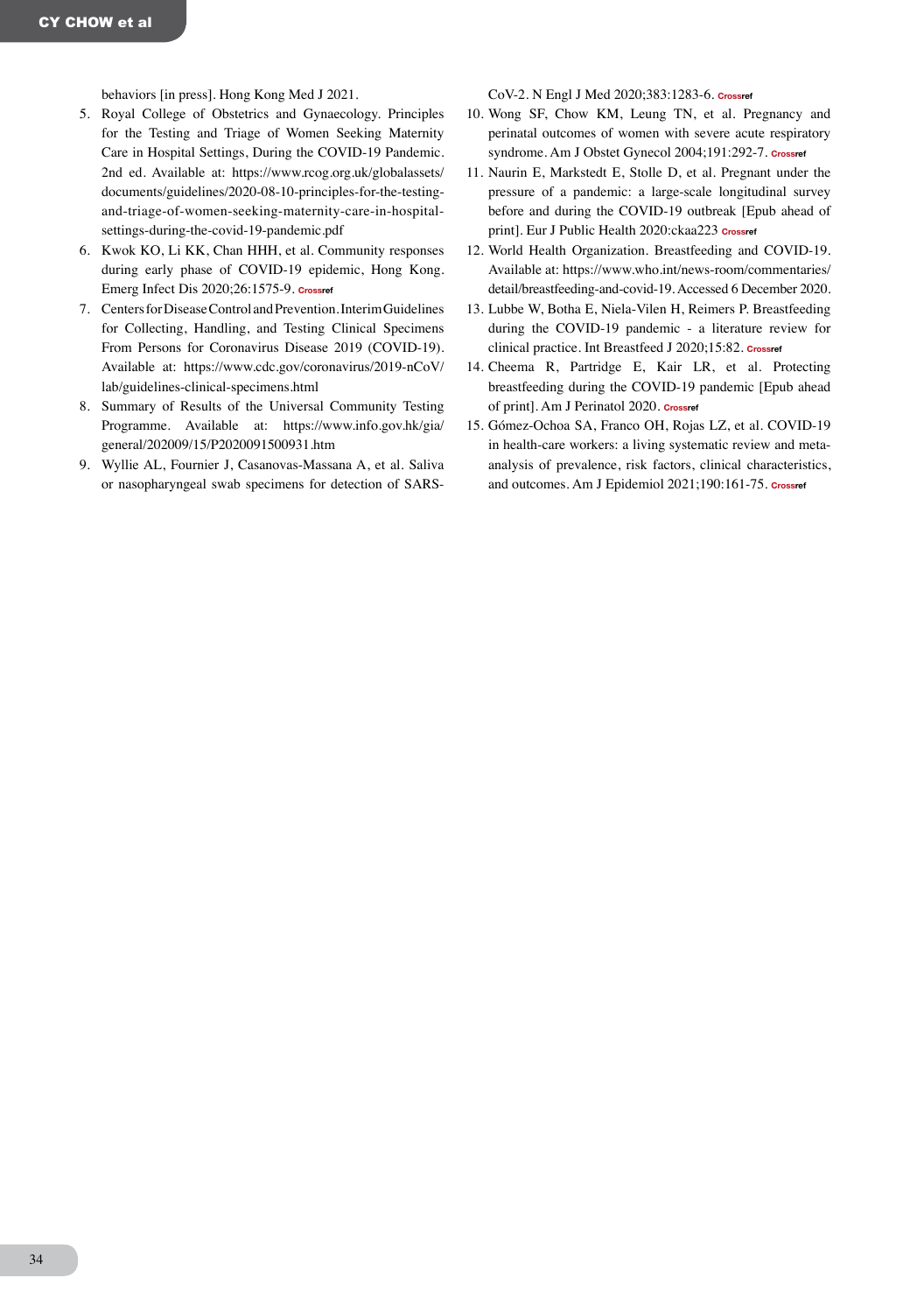#### **Appendix**

We would appreciate it if you could spend 10 minutes completing the following questionnaire.

Please fill in the questionnaire and tick in the box where appropriate.

Choose only one option unless otherwise specified.

Please return the completed questionnaire to us before you are discharged from hospital.

#### **Section 1: Background**

- 1) What is your age?
- 2) How many babies have you delivered before?
	- $\Box$  0  $\Box$  1  $\Box$  2  $\Box$  3 or above
- 3) What is your ethnicity?
	- Chinese/ Hong Kong/ Taiwanese
	- □ Filipino
	- **□** Pakistani
	- $\Box$  Indian
	- □ Caucasian
	- Others: please specify
- 4) What is your education level?
	- $\Box$  Primary school or below  $\Box$  Secondary school  $\Box$  Tertiary or above
- 5) What is your family income per month?
	- $\Box$  <\$20 000  $\Box$  \$20 000-\$40 000
	- $\Box$  \$40 000-\$60 000
	- $\Box \geq $60,000$
- 6) What is your current gestation?
	- $\Box$  24-27 weeks
	- $\square$  28-31 weeks
	- $\Box$  32-36 weeks
	- $\Box \geq 37$  weeks
- 7) What is your reason for the current admission?
	- $\Box$  In labour/ show/ leaking/ uterine contractions
	- $\Box$  Per vaginal bleeding
	- □ Decrease fetal movement
	- □ Induction of labour
	- □ Planned caesarean section
	- Clinically admitted for further work up such as diabetes for sugar profile
	- $\Box$  Other reason: please specify